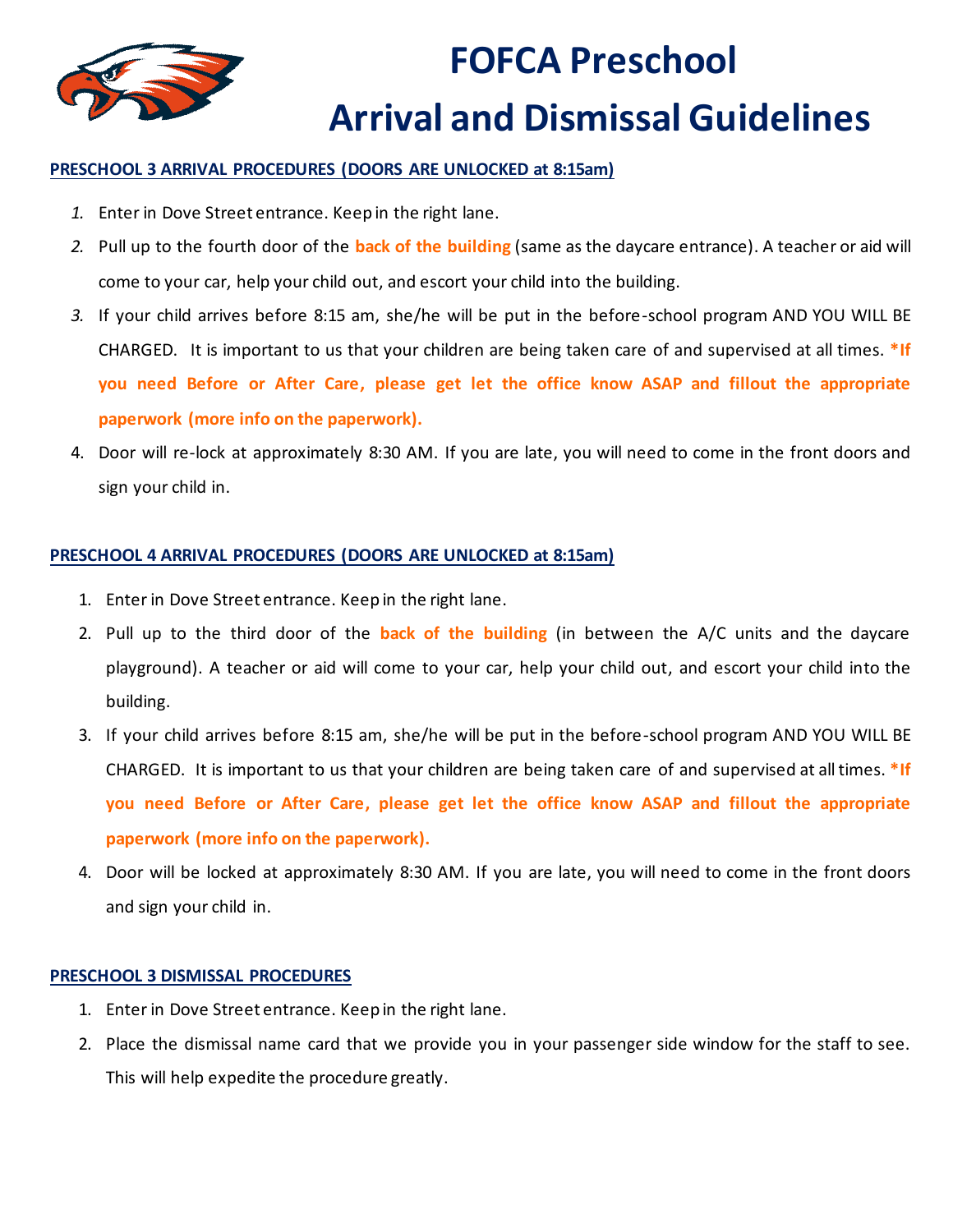- 3. Pull up to the fourth door of the **back of the building** (same as the daycare entrance). We will release one student at a time. Your teacher will walk your student out and help him/her in their car seats. Please do not hold your teacher up. If you need to speak to a teacher, please call or email for an appointment.
- 4. Students not picked up by 11:45am (NO after care for half-day) or 3:15pm (full-day) will be escorted to after care, where the appropriate fee(s) will be applied. Parents will have to enter the building to sign the student out.
- 5. If you are coming in the building for something, please be cautious in the parking lot at ALL times! ALWAYS hold onto your child's hand! Do NOT let your child run loose!
- 6. Students in aftercare will dismiss from the same entrance used for arrival. You will ring the bell and come in to sign your child out.

#### **PRESCHOOL 4 DISMISSAL PROCEDURES**

- 1. Enter in Dove Street entrance. Keep in the right lane.
- 2. Place the dismissal Name Card that we provide you in your passenger side window for the staff to see. This will help expedite the procedure greatly.
- 3. Pull up to the third door of the **back of the building** (in between the A/C units and the daycare playground). We will release one student at a time. Your teacher will walk your student out and help him/her in their car seats. Please do not hold your teacher up. If you need to speak to a teacher, please call or email for an appointment.
- 4. Students not picked up by 11:45am (NO after care for half-day) or 3:15pm (full-day) will be escorted to after care, where the appropriate fee(s) will be applied. Parents will have to enter the building at the aftercare entrance to sign the student out. The aftercare entrance is the fourth door on the back of the building (also used for daycare).
- 5. If you are coming in the building for something, please be cautious in the parking lot at ALL times! ALWAYS Hold your child's hand! Do NOT let your child run loose!

## **PLEASE NOTE:**

**Students can ONLY be dismissed to parents/guardians or those listed on their Arrival/Dismissal form. You MUST call the office to change the pick-up person. Please inform alternate pick-up person of your security question and answer used in FamilyID.**